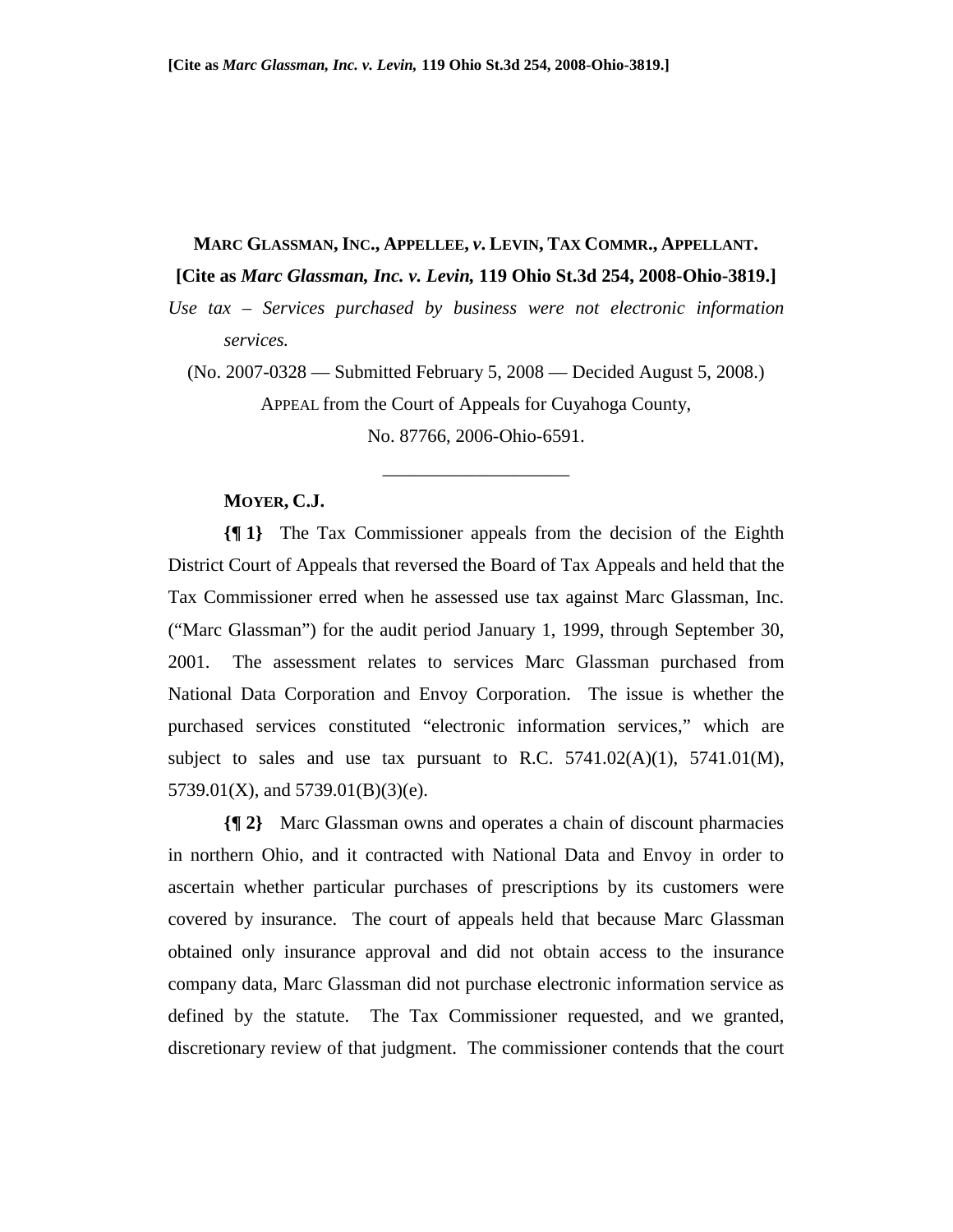of appeals' decision contravenes the case law of this court. We disagree with that assertion and conclude that the court of appeals correctly analyzed and applied the law. We therefore affirm.

**I** 

**{¶ 3}** The record demonstrates that when a customer attempted to fill a prescription at a Marc Glassman store, the customer would typically show an insurance card to the attendant, who would enter information from the insurance card into a computer terminal either owned or leased by Marc Glassman. The information would travel "via a private dedicated line and modem" to a "frame relay network" operated by a telecommunications company, which then routed the transmission to one of Marc Glassman's service providers, National Data or Envoy. Upon receipt of the transmission from Marc Glassman, the provider would route the transmission to a particular insurance company.

**{¶ 4}** The provider then expected an "authorization response" from the insurance company. If that response was not forthcoming within 15 seconds, the provider terminated the transmission. When the insurance company made a decision and responded, it would send a message stating whether the prescription coverage was approved, the amount of the copay, and the authorization number for reimbursement to the pharmacy. The provider received this information from the insurance company and transmitted it back to the computer terminal at Marc Glassman's store.

**{¶ 5}** We are reviewing the Tax Commissioner's determination that by purchasing the service just described, Marc Glassman was a consumer of a taxable service. Pursuant to R.C.  $5741.02(A)(1)$ , Ohio imposes use tax on "the benefit realized in this state of any service provided," and the definition of "providing a service" in R.C.  $5741.01(M)$  and  $5739.01(X)$  ties that term to the provision of the services that are included in the definition of "sale" under the sales tax. R.C.  $5739.01(B)(3)(e)$  includes sales of electronic information services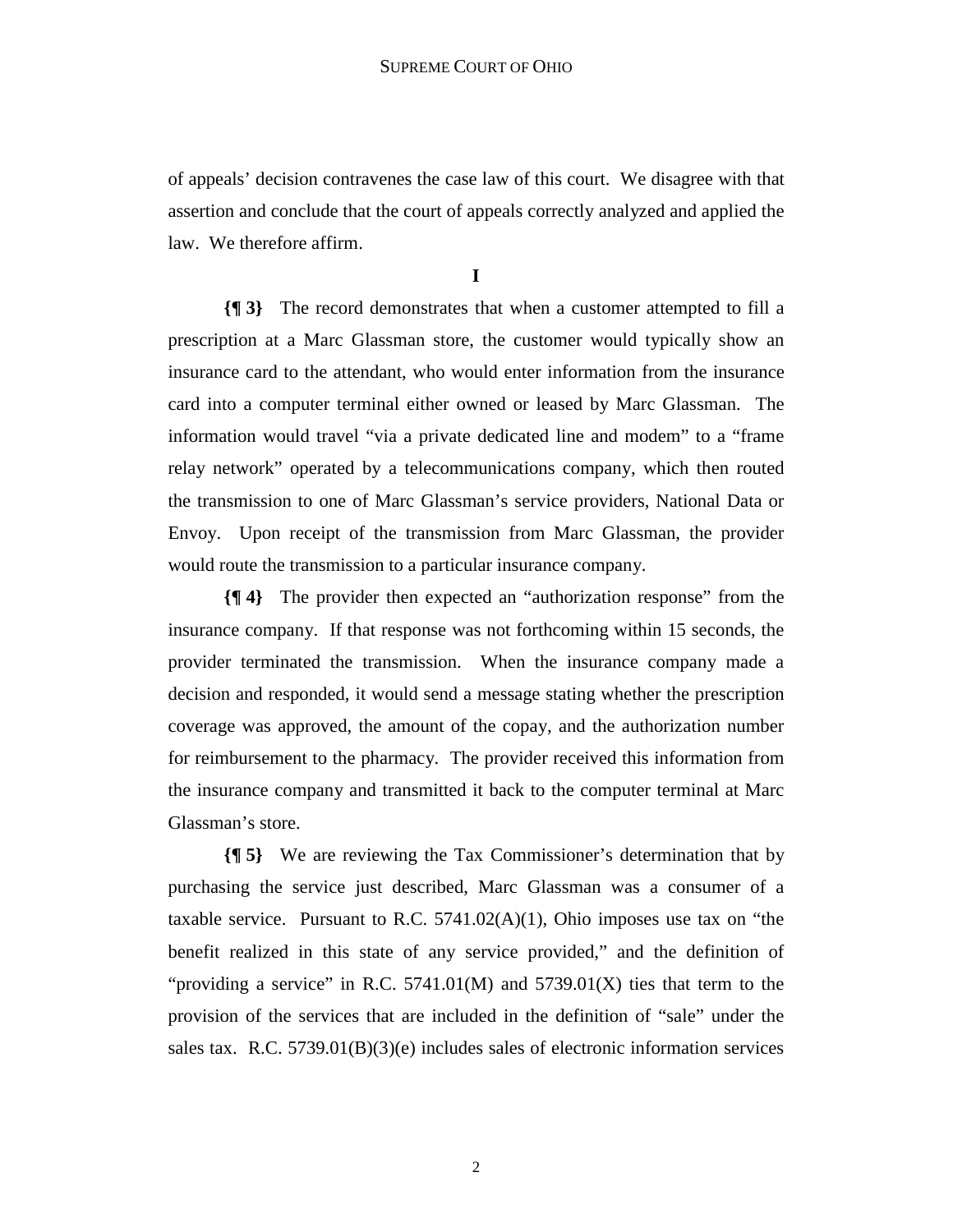as taxable sales, and that is the only legal basis the Tax Commissioner asserted for issuing the assessment.

**{¶ 6}** Pursuant to R.C. 5739.01(B)(3)(e), electronic information services are provided when (a) the services are provided for "use in business" and (b) the "true object of the transaction is the receipt by the consumer" of those services. "Electronic information services" is defined in R.C.  $5739.01(Y)(1)(c)$  as "providing access to computer equipment by means of telecommunications equipment for the purpose of either" (1) "[e]xamining or acquiring data stored in or accessible to the computer equipment" or (2) "[p]lacing data into the computer equipment to be retrieved by designated recipients with access to the computer equipment." Subsection (2) is not at issue in this case; rather, the issue is whether the activity described in subsection (1) occurs. In other words, we must decide whether Marc Glassman's provider furnished access to computer equipment by means of telecommunications equipment for the purpose of examining or acquiring data stored in or accessible to the computer equipment. For the reasons set forth in the next section, we conclude that the statute does not apply to the transaction that creates the basis for this appeal.

# **II**

**{¶ 7}** The Board of Tax Appeals' findings of "basic fact" furnish the basis for applying the statutory definition of "electronic information services," but the determination whether the services in this case are within the statutory definition involves an "inference of an ultimate fact" that is subject to judicial review. *Ace Steel Baling, Inc. v. Porterfield* (1969), 19 Ohio St.2d 137, 142, 48 O.O.2d 169, 249 N.E.2d 892. The Board of Tax Appeals found that the "insurance companies would respond regarding insurance eligibility, amount of co-pay, and an authorization number to National Data Health and/or Envoy, with this information, in turn, being relayed to appellant." *Marc Glassman, Inc. v. Wilkins* (Jan. 20, 2006), BTA No. 2005-K-82, 2006 WL 200654, \*1. That finding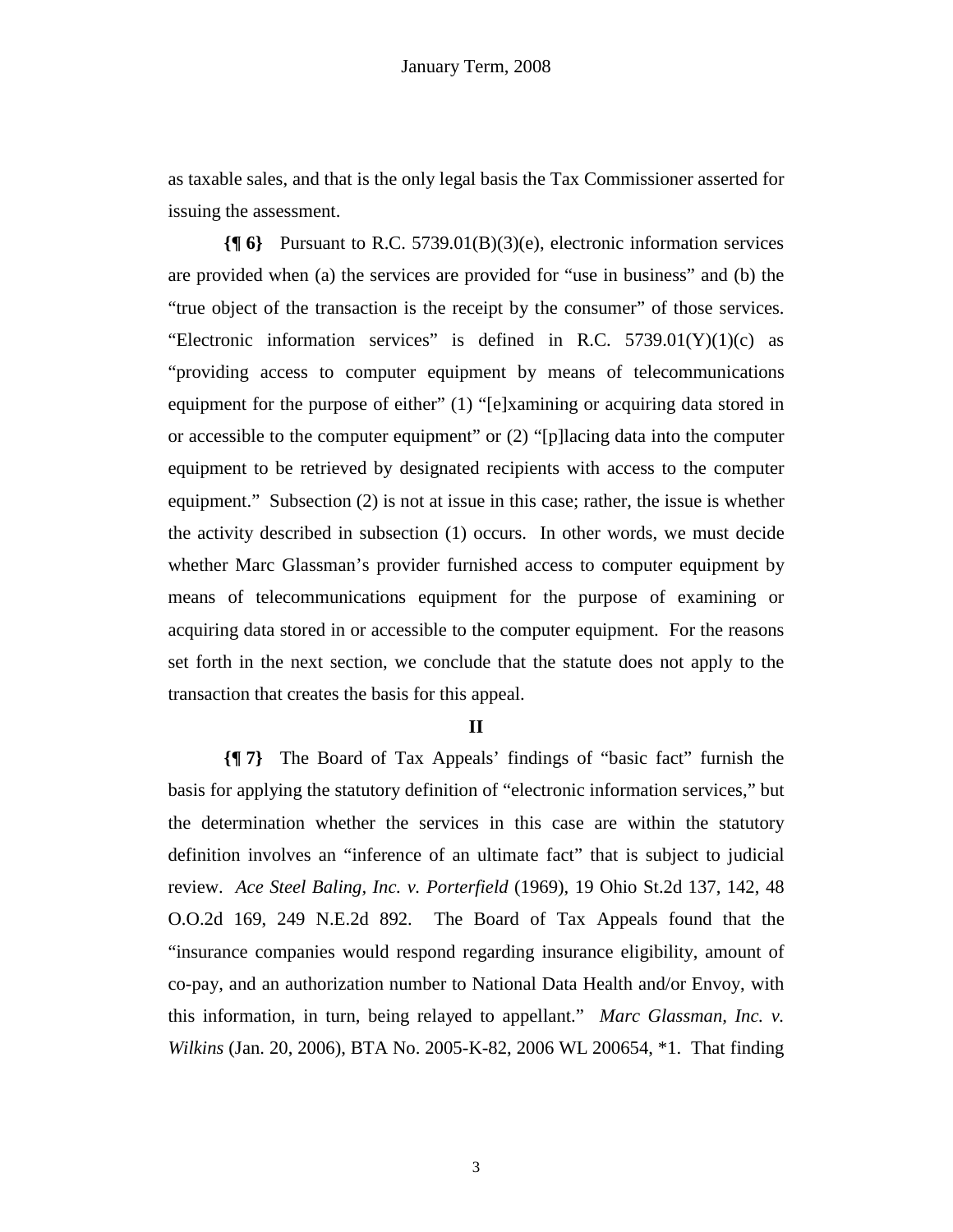is predicated on a record that includes the testimony of Marc Glassman's vice president of information systems, Brian Kendro, who testified that when Marc Glassman's service provider sent the customer/patient information to the insurance company, the insurance company would "somehow make a determination if that patient is covered and if that drug is covered and then send a response back to us, back through [our service provider]." On cross-examination, Kendro confirmed that Marc Glassman received information about "eligibility, the amount of the copay for the prescription, [and] an authorization number for reimbursement to the pharmacy."

**{¶ 8}** Although the Board of Tax Appeals' finding of basic fact accords with the evidence, the Board of Tax Appeals erred in its ultimate conclusion that Marc Glassman purchased electronic information service. What Marc Glassman received from the insurance companies through its provider was not *access to the data* maintained by the insurance companies, but rather a *conclusion formulated by the insurer* in response to a routine request. This conclusion did not consist of pure data; rather, it was a preliminary determination that the purchase was covered by insurance – a determination that was even documented with an "authorization number."

**{¶ 9}** It is easy to imagine a different set of facts under which the Tax Commissioner could appropriately assess the tax. If, for example, the pharmacy's inquiry led to a list of names of insured persons appearing on the screen, so that the pharmacy could determine whether the customer's name was on the list – that would involve accessing the database. In this case, the insurer accessed its own data and then gave a formulated answer to the provider, which relayed the answer to the pharmacy.

**{¶ 10}** Because the service Marc Glassman purchased did not involve its obtaining access to computer equipment for the purpose of "examining or

4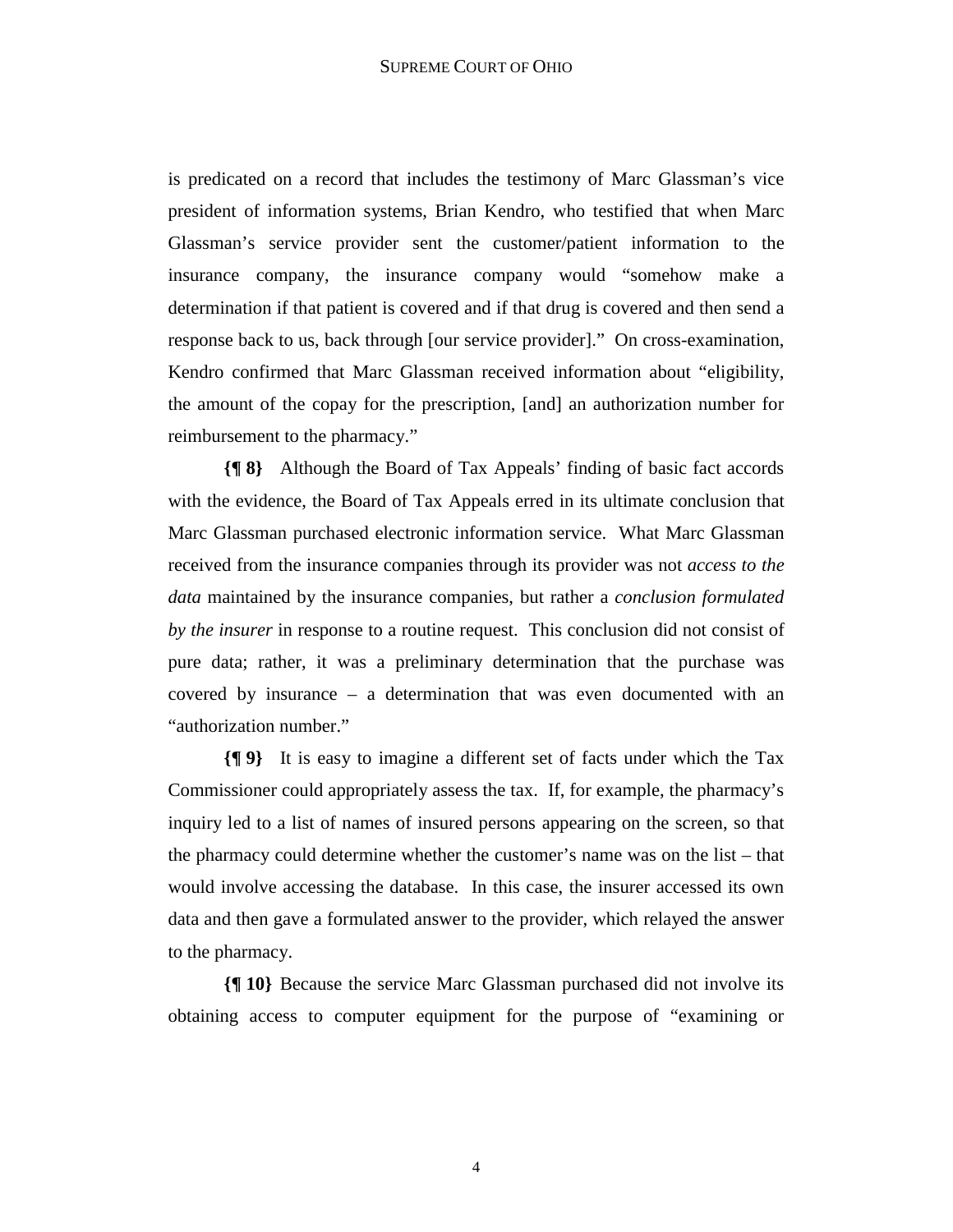acquiring" the insurance data, that service was not an electronic information service.

### **III**

**{¶ 11}** Our conclusion is consistent with case law. The Tax Commissioner contends that *Quotron Systems, Inc. v. Limbach* (1992), 62 Ohio St.3d 447, 584 N.E.2d 658, supports imposing the tax in this case. But *Quotron* did not address the issue the taxpayer presents in this case. Rather, most of *Quotron* focused on Quotron's Commerce Clause argument.

**{¶ 12}** The only statutory issue that we addressed in *Quotron* was whether the tax obligation arose "only when the vendor rendering the service processes another's data or permits the customer to use the vendor's equipment to process the customer's data." Id., 62 Ohio St.3d at 448, 584 N.E.2d 658. In resolving that issue, we held that the statutory definition of the taxable services encompassed "the service that Quotron provides – access to Quotron's computer equipment to examine or acquire stock price data stored in or accessible to that computer equipment." Id.

**{¶ 13}** Quotron gathered publicly available financial information and made the information available through computer and telecommunications equipment to its customers. Unlike in the present case, the Board of Tax Appeals in *Quotron* found that Quotron's service was "clearly antithetical" to services that involve interpretation or analysis of data. *Quotron Systems, Inc. v. Limbach* (Nov. 23, 1990), BTA No. 88-A-377, 1990 WL 235893, \*3, affirmed (1992), 62 Ohio St.3d 447, 584 N.E.2d 658. We had no occasion in that case to address a contention that the customers were not accessing the database itself, because it appears that Quotron did not advance that argument.

**{¶ 14}** Nor did we resolve the issue presented in this case when we decided *Amerestate, Inc. v. Tracy* (1995), 72 Ohio St.3d 222, 648 N.E.2d 1336, and *MIB, Inc. v. Tracy* (1998), 83 Ohio St.3d 154, 699 N.E.2d 44. In *Amerestate*,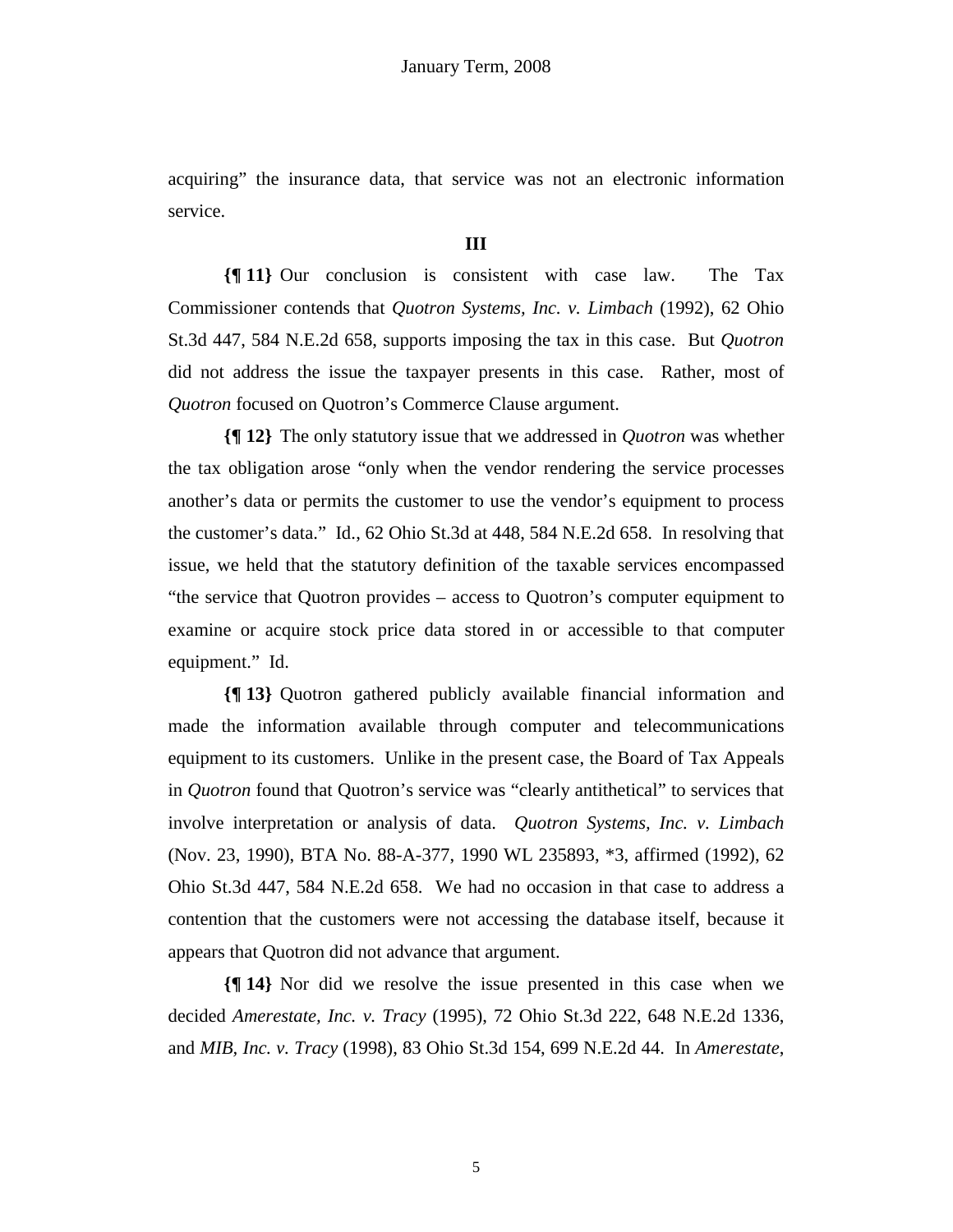we characterized the evidence as showing that "a customer is given 'remote terminal access' to the information in Amerestate's computer data base and the right to 'download and print' such information for the customer's own use in real estate appraisals or listings." Id. at 222.

**{¶ 15}** Similarly, our description of the service provided in *MIB* shows a series of steps ending with "the results of the search [being] put on a disc at MIB's front-end computer," after which "MIB's front-end computer contacts the member's computer and transmits the results of the search." *MIB*, 83 Ohio St.3d at 155, 699 N.E.2d 44. To be sure, the transmission of data in *MIB* was initiated by an inquiry from one of MIB's members, but in stark contrast to the present case, MIB's members "[sought] access to MIB's objective information database," and there was, in *MIB*, "no evidence that the members are given an interpretation or analysis of that information." *MIB, Inc. v. Tracy* (June 6, 1997), BTA No. 1995-B-109, 1997 WL 1909666, \*11, affirmed (1998), 83 Ohio St.3d 154, 699 N.E.2d 44. In the present case, the insurance company does give an "interpretation or analysis" of its own data by authorizing coverage for the purchase of a particular prescription and stating its conclusion as to the amount of copay required.

**{¶ 16}** In analyzing the service provided in this case, we have determined that the Board of Tax Appeals' decision that is most directly on point is *PNC Bank, Ohio, N.A. v. Tracy* (July 7, 1995), BTA No. 93-T-1316, 1995 WL 412414. In that case, the Board of Tax Appeals held that credit-card authorizations received by a merchant through computer and telephonic link-ups did not constitute the provision of taxable service. That was so, because the merchants "[did] not receive access to appellant's computers through [the service provider]" and as a result "the merchant [could] not examine or acquire any credit card information stored in or available to appellant's computers." Id. The present case differs in no material respect from the situation described in *PNC Bank*, with the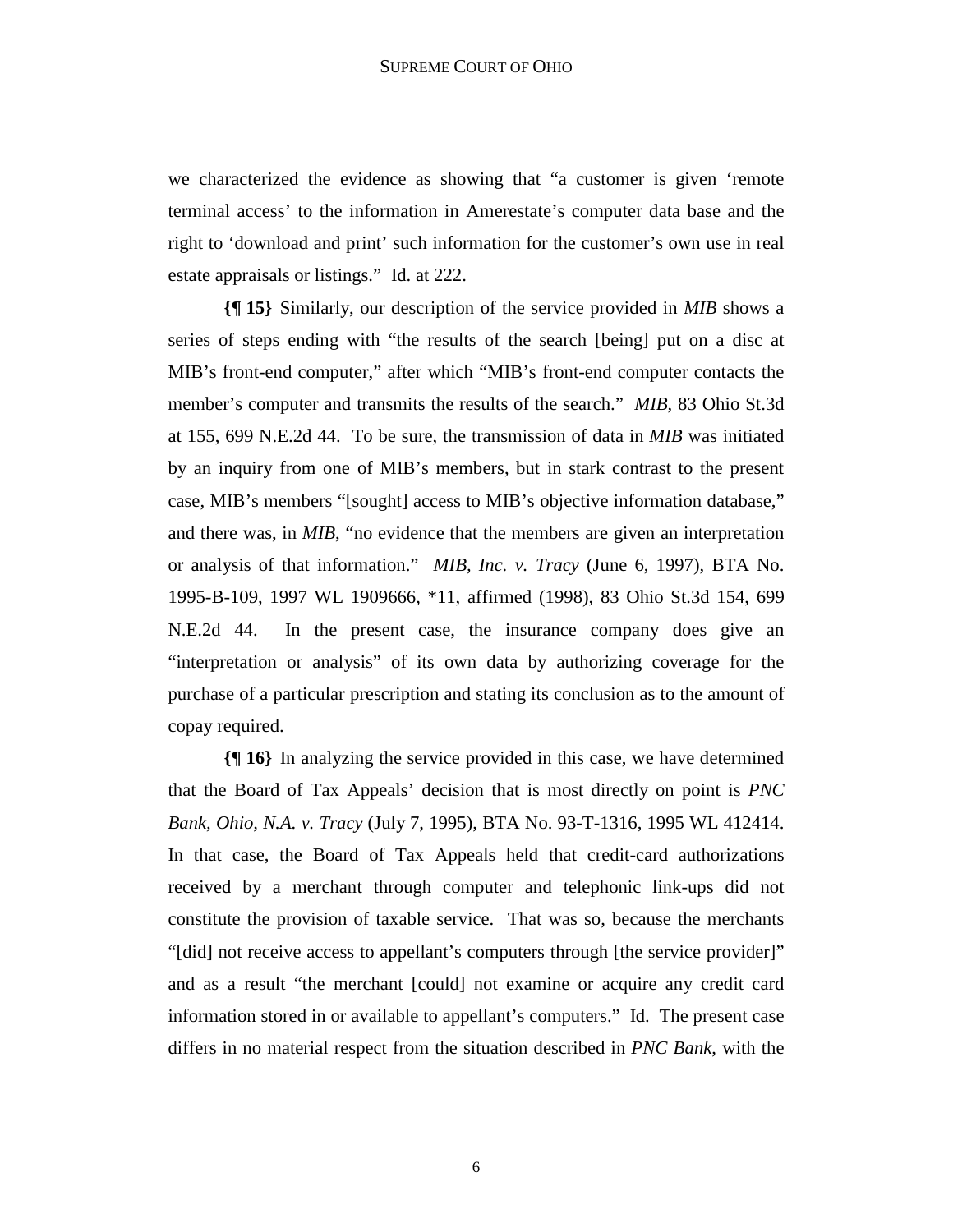legally insignificant distinction that this case involves insurance verification instead of credit-card authorizations.

**{¶ 17}** In its decision, the Board of Tax Appeals acknowledged the factual similarity between this case and *PNC Bank*. The reason the Board of Tax Appeals did not follow its earlier decision was not because of any factual distinction, but because of the Board of Tax Appeals' perception that the law had changed. The Board of Tax Appeals observed that *PNC Bank* concerned transactions that occurred before the enactment of Am.Sub.H.B. No. 152 in 1993, which amended the law by replacing the former "automatic data processing and computer services" with three different categories of taxable service: "automatic data processing," "electronic information service," and "computer service." Am.Sub.H.B. No. 152, 145 Ohio Laws, Part II, 3341, and Part III, 4287, 4294; see current R.C.  $5739.01(B)(3)(e)$  and  $5739.01(Y)$ . The Board of Tax Appeals interprets this change as expanding the scope of taxable transactions, but we see no reason either on the face of the legislation or elsewhere to concur in that view.

**{¶ 18}** To the contrary, the amendments appear to have split the former broad category of "automatic data processing and computer services" into three separate categories without thereby expanding the overall scope of the sales tax. Previously, the law had defined "automatic data processing and computer services" to include "providing access to computer equipment for the purpose of  $*$ \* \* examining or acquiring data stored in or accessible to such computer equipment." Am.Sub.H.B. No. 152 made that portion of the old definition the touchstone of the new category "electronic information services." If anything, the amendments constricted the scope of taxation by tying the taxable service to a telecommunications link.

# **IV**

**{¶ 19}** For the foregoing reasons, we agree with the Eighth District Court of Appeals' conclusion that the service Marc Glassman purchased did not